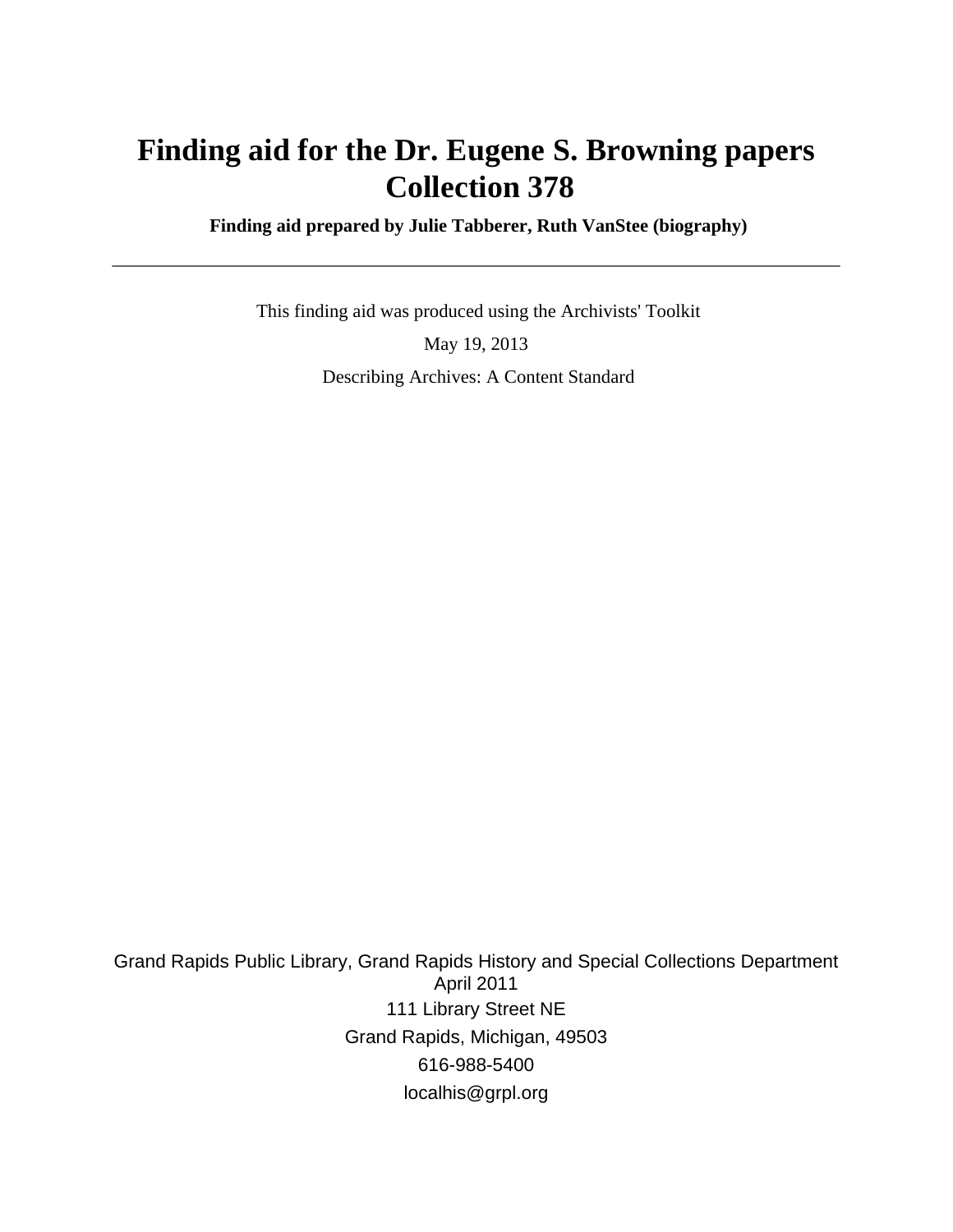## **Table of Contents**

 $\overline{\phantom{a}}$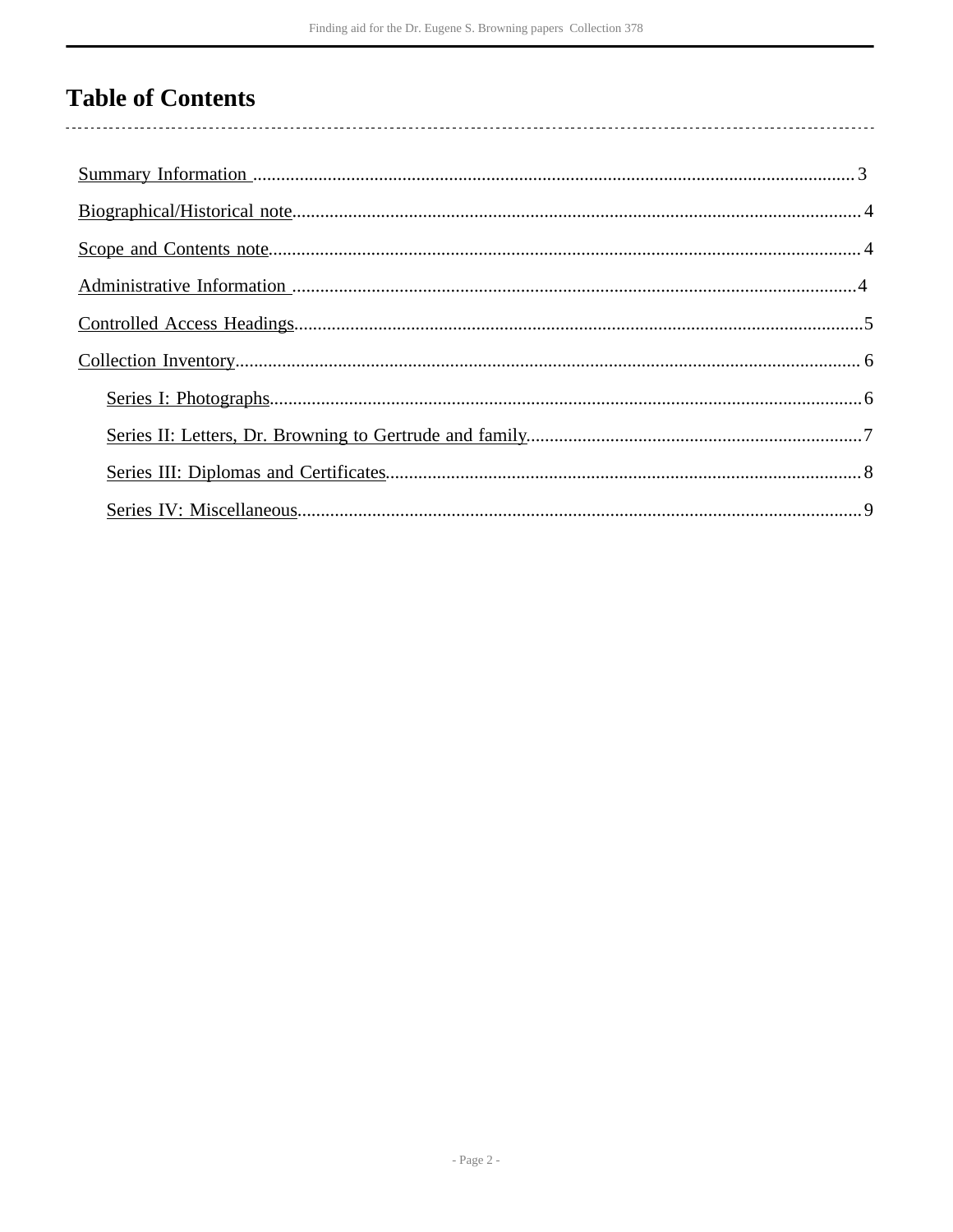# <span id="page-2-0"></span>**Summary Information**

| <b>Repository</b> | Grand Rapids Public Library, Grand Rapids History and Special<br><b>Collections Department</b>                                                                                                                                                                                                                                                                                                                                                                                                                                                                                                                                                                |
|-------------------|---------------------------------------------------------------------------------------------------------------------------------------------------------------------------------------------------------------------------------------------------------------------------------------------------------------------------------------------------------------------------------------------------------------------------------------------------------------------------------------------------------------------------------------------------------------------------------------------------------------------------------------------------------------|
| <b>Creator</b>    | Browning, Eugene S, 1883-1955                                                                                                                                                                                                                                                                                                                                                                                                                                                                                                                                                                                                                                 |
| <b>Title</b>      | Dr. Eugene S. Browning papers                                                                                                                                                                                                                                                                                                                                                                                                                                                                                                                                                                                                                                 |
| Date [inclusive]  | 1905-1950s                                                                                                                                                                                                                                                                                                                                                                                                                                                                                                                                                                                                                                                    |
| <b>Extent</b>     | 2.0 Linear feet                                                                                                                                                                                                                                                                                                                                                                                                                                                                                                                                                                                                                                               |
| Language          | English                                                                                                                                                                                                                                                                                                                                                                                                                                                                                                                                                                                                                                                       |
| <b>Abstract</b>   | Dr. Eugene Shelley Browning (1883-1955) was a physician in Grand<br>Rapids, Michigan. Dr. Browning was the only African American in his<br>1905 class at the Detroit Medical College. He broke racial barriers by<br>obtaining admitting privileges in Grand Rapids hospitals and is recognized<br>as the pioneer of present day well-baby clinics. Dr. Browning also<br>studied medicine at Lincoln University, the University of Michigan and<br>the University of Vienna, Austria. The collection contains many of his<br>diplomas and certificates, family photographs and a set of letters written<br>by Dr. Browning to his family from Europe in 1926. |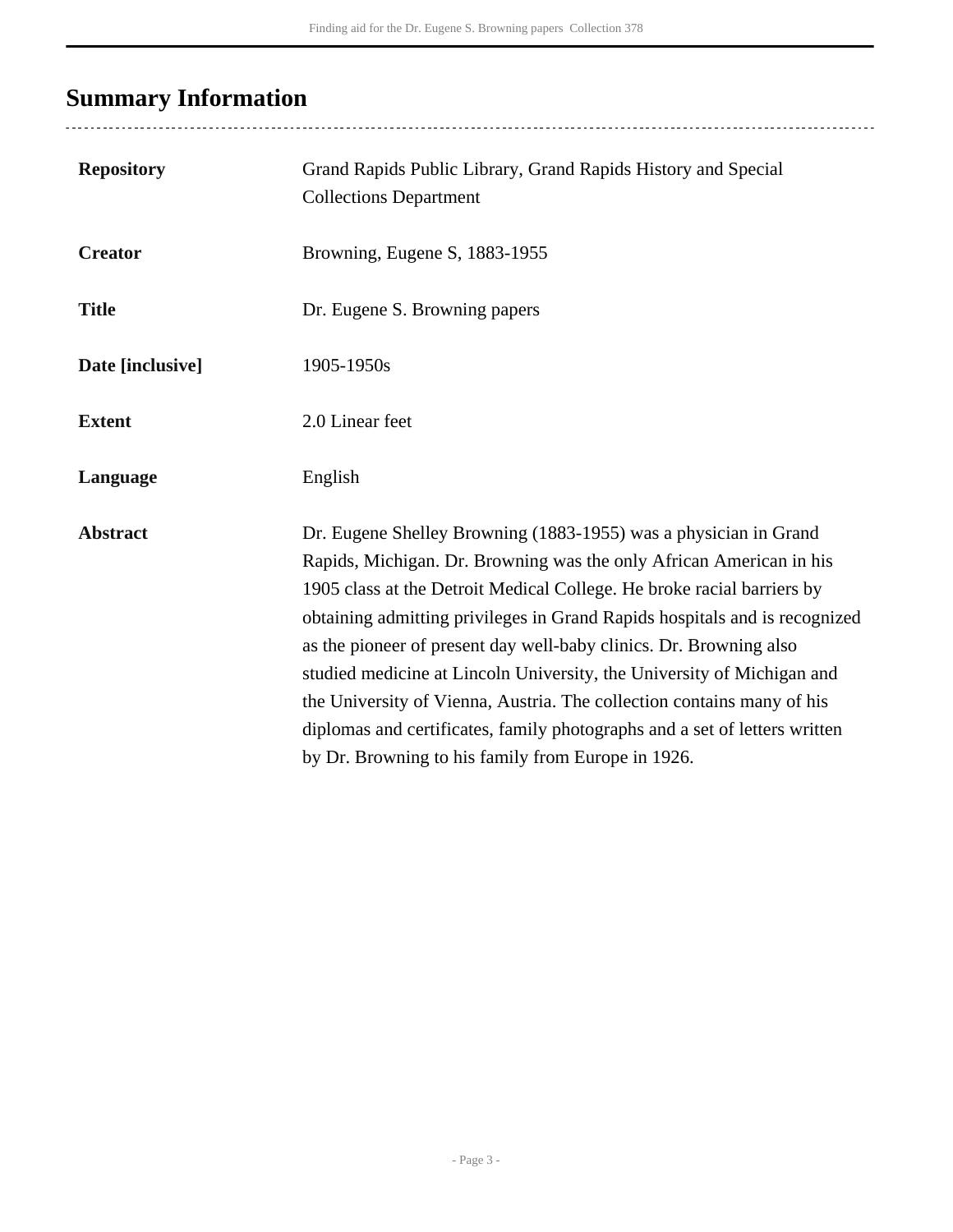## <span id="page-3-0"></span>**Biographical/Historical note**

Eugene Shelley Browning was born on October 9, 1883 in Orangeburg, South Carolina. He attended Lincoln University, dedicated to the higher education of African Americans, chartered in 1854 as the Ashmun Institute, changing its name to Lincoln University in 1866. He attended the University of Michigan and the Detroit Medical College, graduating in 1905, the only African American in a class of 54 students. He continued his education throughout his career studying for brief periods in Chicago, New York and at the University of Vienna, Austria, gaining expertise in urology and dermatology

He moved to Grand Rapids in 1906 and began his medical practice with offices located in the Powers Theater building. He broke racial barriers by obtaining admitting privileges in Grand Rapids hospitals. During World War I Dr. Browning taught Red Cross medical training classes. In 1923, Browning opened the Master's Clinic for infants in First Community AME Church, and he donated his time to give physical exams to children attending summer camps in the area.

Frequently asked to be a speaker on health issues at public events, he also lectured at the Grand Rapids Medical College. He was the first African American to serve on the Michigan State Board of Health.

In 1918, Eugene married Gertrude Corbin, daughter of Thomas and Eliza Corbin. They had four children, Kathryn E (Jeffries), Jean C. (Johnson), Shelley May, and Eugene S., Jr., raised in a home at 637 Franklin SE. It was in that home that Dr. Browning died in 1955, shortly after receiving his golden diploma, along with sixteen other members of the class of 1905, from his alma mater, now named Wayne State University College of Medicine.

### <span id="page-3-1"></span>**Scope and Contents note**

Contains diplomas, photographs and letters related to Dr. Eugene S. Browning (1883-1955), an African American doctor from Grand Rapids. The bulk of the collection are Dr. Browning's diplomas and a set of letters written by Dr. Browning to his family in the 1926.

Two purses belonging to Gertrude Browning were also included in the accession. The purses were transferred to the Grand Rapids Public Museum.

### <span id="page-3-2"></span>**Administrative Information**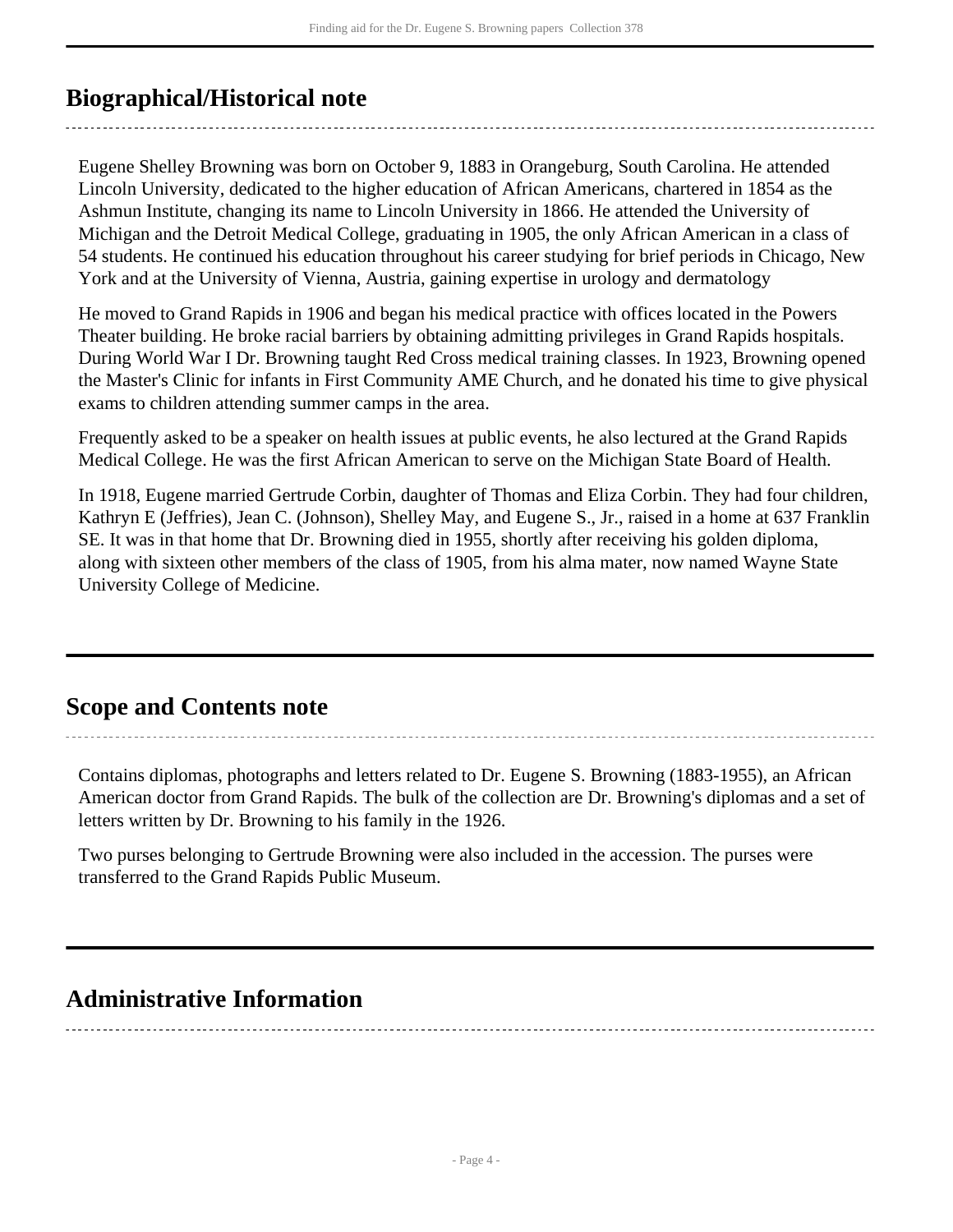#### **Publication Information**

Grand Rapids Public Library, Grand Rapids History and Special Collections Department April 2011

#### **Immediate Source of Acquisition note**

Shelley Johnson, accession 2011.020.

### <span id="page-4-0"></span>**Controlled Access Headings**

#### **Genre(s)**

• personal papers

#### **Geographic Name(s)**

• Grand Rapids (Mich.) -- History

#### **Subject(s)**

- African American physicians -- Michigan -- Grand Rapids
- African Americans -- Michigan -- Grand Rapids
- Physicians -- Michigan -- Grand Rapids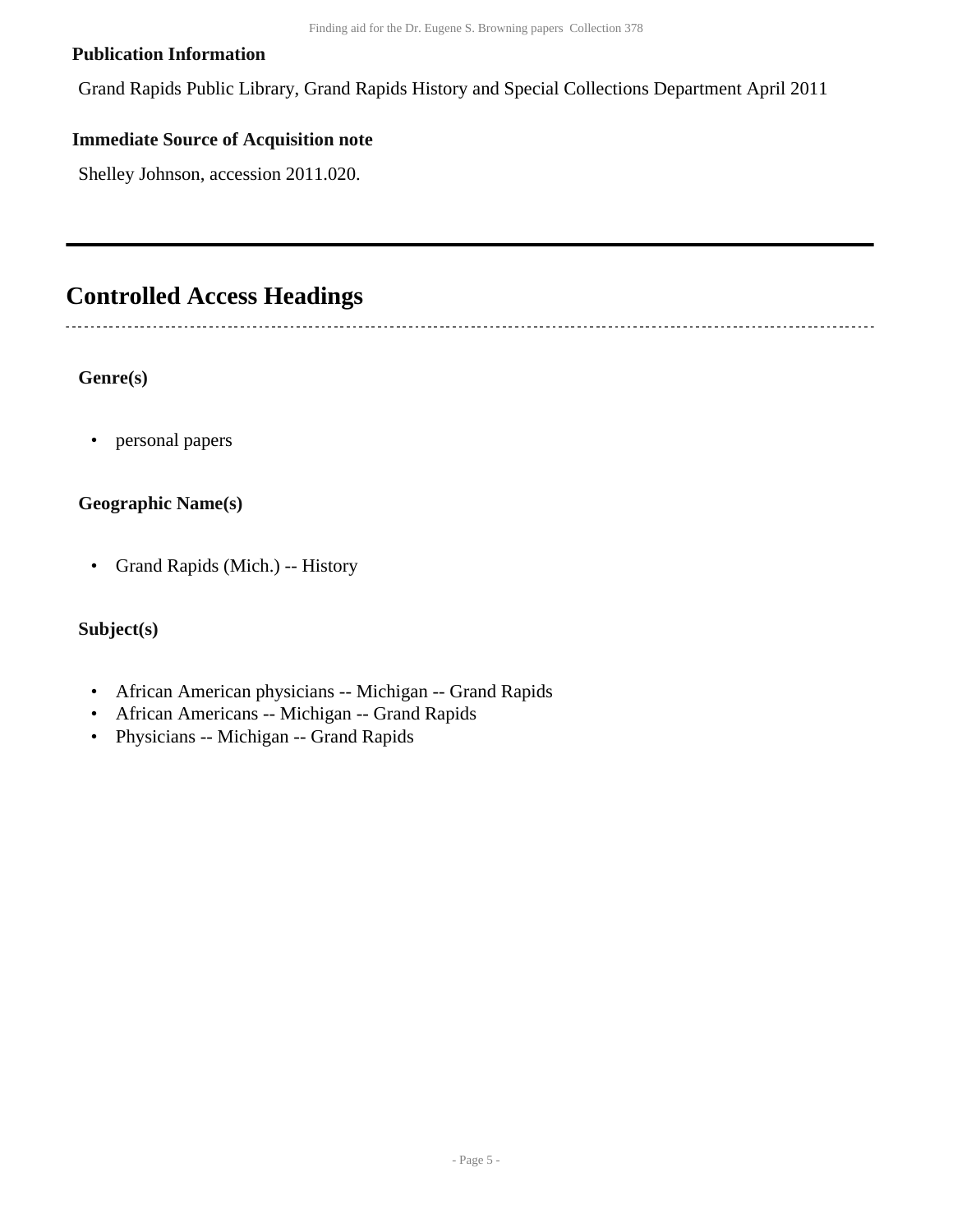## <span id="page-5-0"></span>**Collection Inventory**

### <span id="page-5-1"></span>**Series I: Photographs**

#### **Scope and Contents note**

A few family photographs, ranging from 1914 to the 1940s/1950s. Also includes photographs of diplomas from the Universität Zu Wien (University of Vienna) and New York Skin and Cancer Hospital.

|                                                                                                      | <b>Box</b>   | <b>Folder</b> |
|------------------------------------------------------------------------------------------------------|--------------|---------------|
| Special Course, Eugene Browning, M.D., New York Skin and Cancer<br>Hospital, 1928                    | $\mathbf{1}$ | 1             |
| Zeugnis (Certificate), Eugene S. Browning, M.D., Universität Zu Wien<br>(University of Vienna), 1926 | 1            | 1             |
| "Sis + Dr.", Corner Mason and North Ionia Ave, Ira J. Johnson, Jr., July 9,<br>1914                  | $\mathbf{1}$ | 1             |
| Eugene and Gertrude Browning with daughters Kathryn and Jean and<br>friends, July 4, 1923            | $\mathbf{1}$ | 1             |
| Eugene Browning and daughter Jean, late 1940s early 1950s?                                           | $\mathbf{1}$ | 1             |
| Eugene and Gertrude Browning and daughters Jean and Shelley, late 1940s<br>early 1950s?              | $\mathbf{1}$ | $\mathbf{1}$  |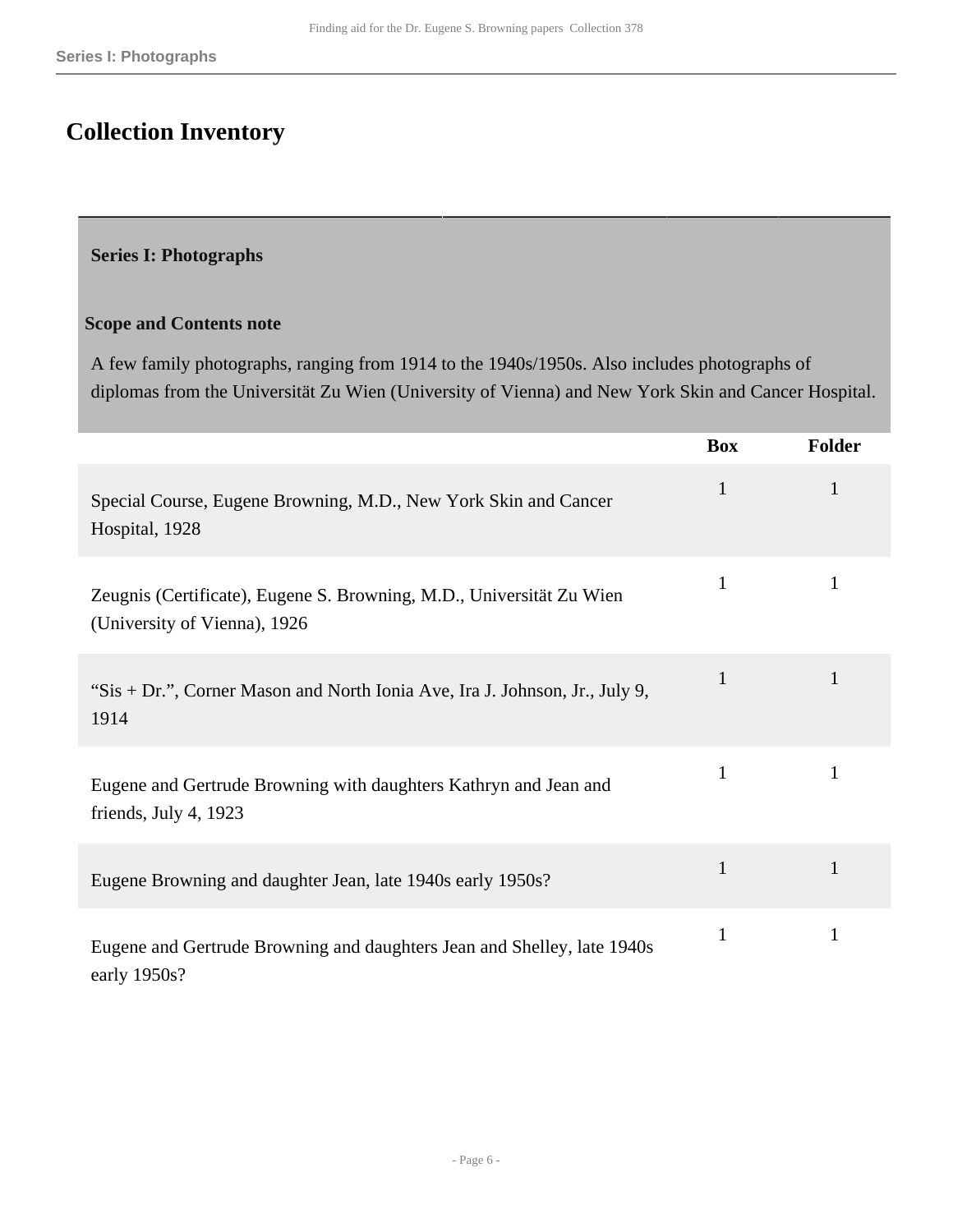**Series II: Letters, Dr. Browning to Gertrude and family**

| Eugene Browning with daughters, standing Kathryn, seated Jean, circa |  |
|----------------------------------------------------------------------|--|
| 1922                                                                 |  |

#### <span id="page-6-0"></span>**Series II: Letters, Dr. Browning to Gertrude and family 1926**

#### **Scope and Contents note**

A set of letters written by Dr. Browning to his wife and family in 1926, when he studied at the University of Vienna. The letters, although mostly personal, talk about his experiences while traveling and what he is studying.

|                                   | <b>Box</b>   | <b>Folder</b>  |
|-----------------------------------|--------------|----------------|
| Letter, April 27, 1926            | $\mathbf{1}$ | $\mathfrak{S}$ |
| Letter, April 30, 1926 [postmark] | $\mathbf{1}$ | 6              |
| Letter, April 30, 1926 [postmark] | $\mathbf{1}$ | 14             |
| Letter, May 2, 1926               | $\mathbf{1}$ | $\overline{7}$ |
| Letter, May 31, 1926              | $\mathbf{1}$ | $8\,$          |
| Letter, no date [1926]            | $\mathbf{1}$ | 9              |
| Letter, June 15, 1926             | $\mathbf{1}$ | 10             |
| Letter, August 3, 1926            | $\mathbf{1}$ | 11             |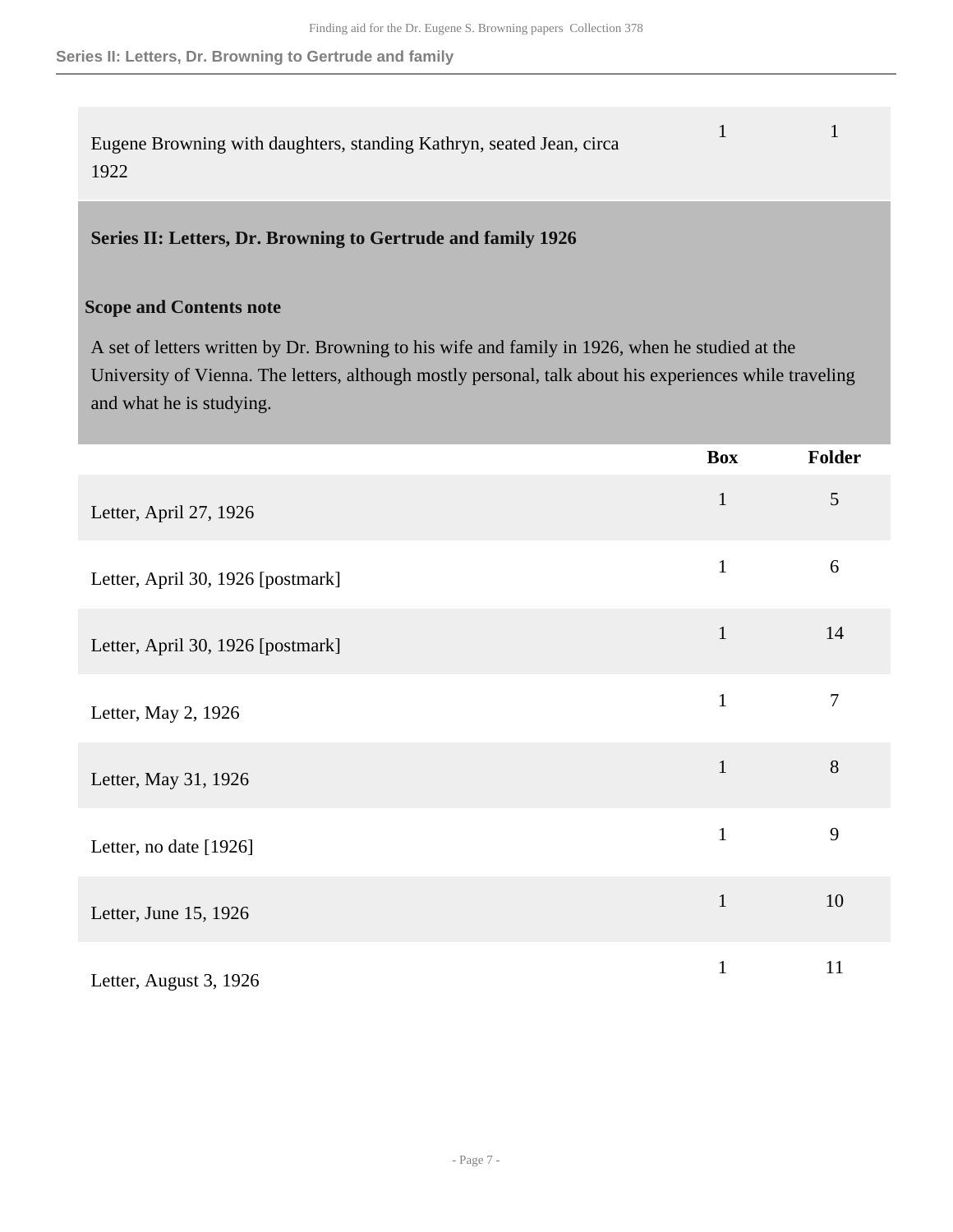| Letter, August 9, 1926    |    |
|---------------------------|----|
| Telegram, August 14, 1926 | 13 |

### <span id="page-7-0"></span>**Series III: Diplomas and Certificates**

#### **Scope and Contents note**

Original diplomas and certificates awarded to Dr. Browning. Also includes the marriage license and certificate for Eugene and Gertrude Browning.

|                                                                                                          | <b>Box</b>     | <b>Folder</b>  |
|----------------------------------------------------------------------------------------------------------|----------------|----------------|
| Marriage License and Certificate, Eugene Browning and Gertrude Corbin,<br>1918                           | $\overline{2}$ | 1              |
| Life Membership, Eugene S. Browning, M.D., Michigan State Medical<br>Society, 1955                       | $\overline{2}$ | $\overline{2}$ |
| Lincoln University, Eugene S. Browning, 1900                                                             | $\overline{2}$ | 3              |
| Certificate of Medical Registration, Eugene Shelley Browning, State of<br>Michigan, 1905                 | $\overline{2}$ | $\overline{4}$ |
| Doctoris in arte medica, Eugene Shelley Browning, Detroit Medical<br>College, 1905                       | $\overline{2}$ | 5              |
| Clinical Bacteriology, Eugene S. Browning, Post Graduate Medical School<br>and Hospital of Chicago, 1920 | $\overline{2}$ | 6              |